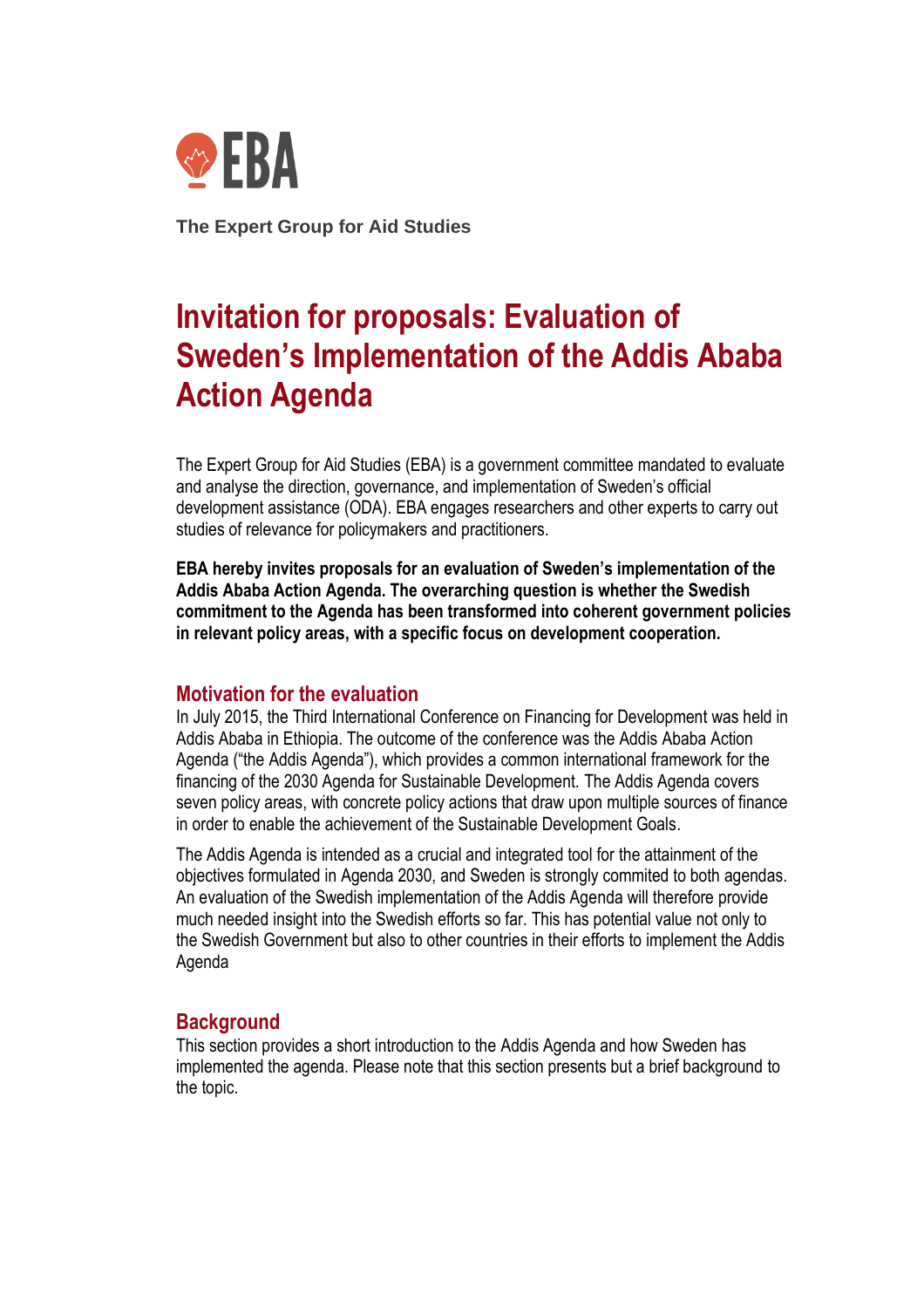## **The Addis Ababa Action Agenda**

The Addis Agenda was adopted at the Third International Conference on Financing for Development and subsequently endorsed by the UN General Assembly in its resolution 69/313 of 27 July 2015.

The Addis Agenda establishes a foundation to support the implementation of the 2030 Agenda for Sustainable Development by providing a financing framework. It includes a set of policy actions that draw upon public and private sources of finance as well as develoment cooperation, trade, debt and systemic issues.

The policy areas covered by the Addis Agenda are: 1

## **1. Domestic public resources**

The agenda seeks to strengthen the mobilization and effective use of domestic resources. The Addis Agenda notes that domestic resources are first and foremost generated by economic growth, supported by an enabling environment at all levels. Sound social, environmental and economic policies, including countercyclical fiscal policies, adequate fiscal space, good governance at all levels, and democratic and transparent institutions responsive to the needs of the people are necessary to achieve the goals.

### **2. Domestic and international private business and finance**

Private business activity, investment and innovation are major drivers of productivity, inclusive economic growth and job creation. Private international capital flows, particularly foreign direct investment, along with a stable international financial system, are vital complements to national development efforts.

#### **3. International development cooperation**

International public finance plays an important role in complementing the efforts of countries to mobilize public resources domestically, especially in the poorest and most vulnerable countries with limited domestic resources. The Addis Agenda puts significant demands on public budgets and capacities, which requires scaled-up and more effective international support, including both concessional and nonconcessional financing.

#### **4. International trade as an engine for development**

International trade is considered an engine for inclusive economic growth and poverty reduction, and contributes to the promotion of sustainable development. The Addis Agenda promotes a universal, rules-based, open, transparent, predictable, inclusive, non-discriminatory and equitable multilateral trading system under the World Trade Organization (WTO), as well as meaningful trade liberalization.

### **5. Debt and debt sustainability**

The Addis Agenda underlines the need to assist developing countries in attaining long-term debt sustainability through coordinated policies aimed at fostering debt

<sup>1</sup> Adopted from the Addis Ababa Action Agenda 2015.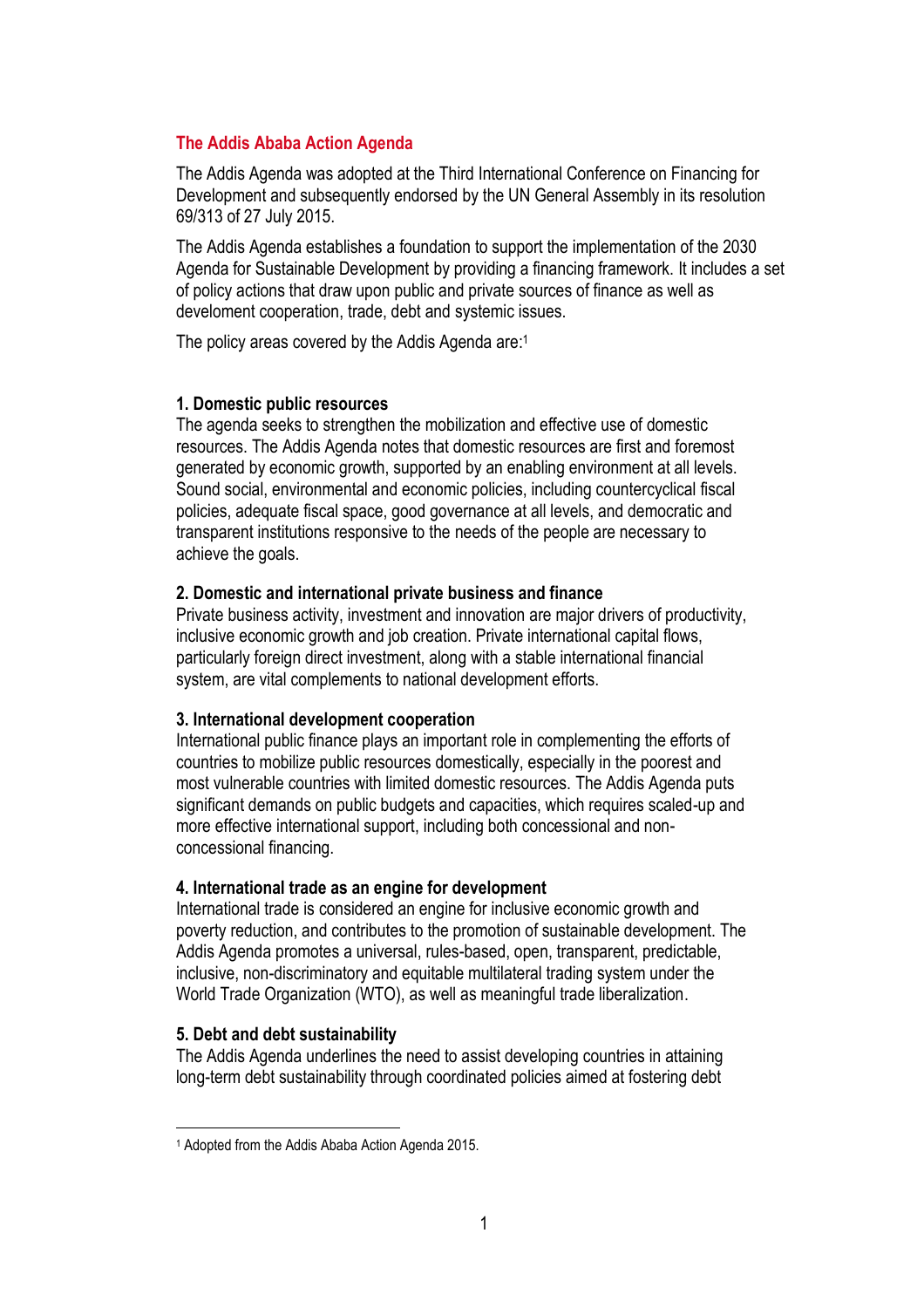financing, debt relief, debt restructuring and sound debt management, as appropriate.

## **6. Addressing systemic issues**

Regulatory gaps and misaligned incentives continue to pose risks to financial stability, including risks of spillover effects of financial crises to developing countries, which suggests a need to pursue further reforms of the international financial and monetary system. The Addis Agenda calls for continued strengthening of international coordination and policy coherence to enhance global financial and macroeconomic stability.

# **7. Science, technology, innovation and capacity building**

The Agenda promotes the development and use of information and communications technology infrastructure, as well as capacity-building.

## **Followup**

The Addis Agenda mandates the Inter-Agency Task Force on Financing for Development to annually report on the progress of the agenda. The Task Force publishes the "Financing for Sustainable Development Report", the latest of which was the 2022 publication.<sup>2</sup> The report is the main input to the recuring ECOSOC Forum on Financing for Development follow-up ("Financing for Development Forum").

# **Sweden's implementation of the Addis Agenda**

After the international agreements in 2015 (Agenda 2030, the Addis Agenda and the Paris Agreement) the Swedish Government presented a "new start" to the Swedish Policy for Global Development (PGD). The PGD was originally adopted in 2003, aiming for policy coherence in Swedish government decisions. The ambition was to ensure that all policy decisions contributed to a fair and sustainable global development. 3 In the "new start", the Swedish ambitions were aligned with Agenda 2030.<sup>4</sup> An increased ambition was also formulated, whereby "*Sweden shall be a leader in the implementation of the 2030 Agenda both nationally and internationally, and that PGD shall continue to be a key tool in the implementation*". The Parliament welcomed the Government communication.<sup>5</sup>

In the 2016 "*Policy framework for Swedish development cooperation and humanitarian assistance*" the Government describes both its own mandate, and the importance of a coherent implementation of Agenda 2030 throughout different policy areas, with a special focus on financing the agenda.

*"The Government is charged with implementing the agenda nationally and contributing towards its implementation internationally. The 2030 Agenda* 

<sup>2</sup> United Nations, Inter-agency Task Force on Financing for Development, Financing for Sustainable Development Report 2022. (New York: United Nations, 2022), available from: https://developmentfinance.un.org/fsdr2022.

<sup>3</sup> For the PGD see Prop. 2002/03:122, bet. 2003/04:UU3, rskr. 2003/04:122.

<sup>4</sup> The new ambitions were formulated in Politiken för global utveckling i genomförandet av Agenda 2030, Regeringens skrivelse

<sup>2015/16:182.</sup>

<sup>5</sup> Betänkande 2016/17:UU5.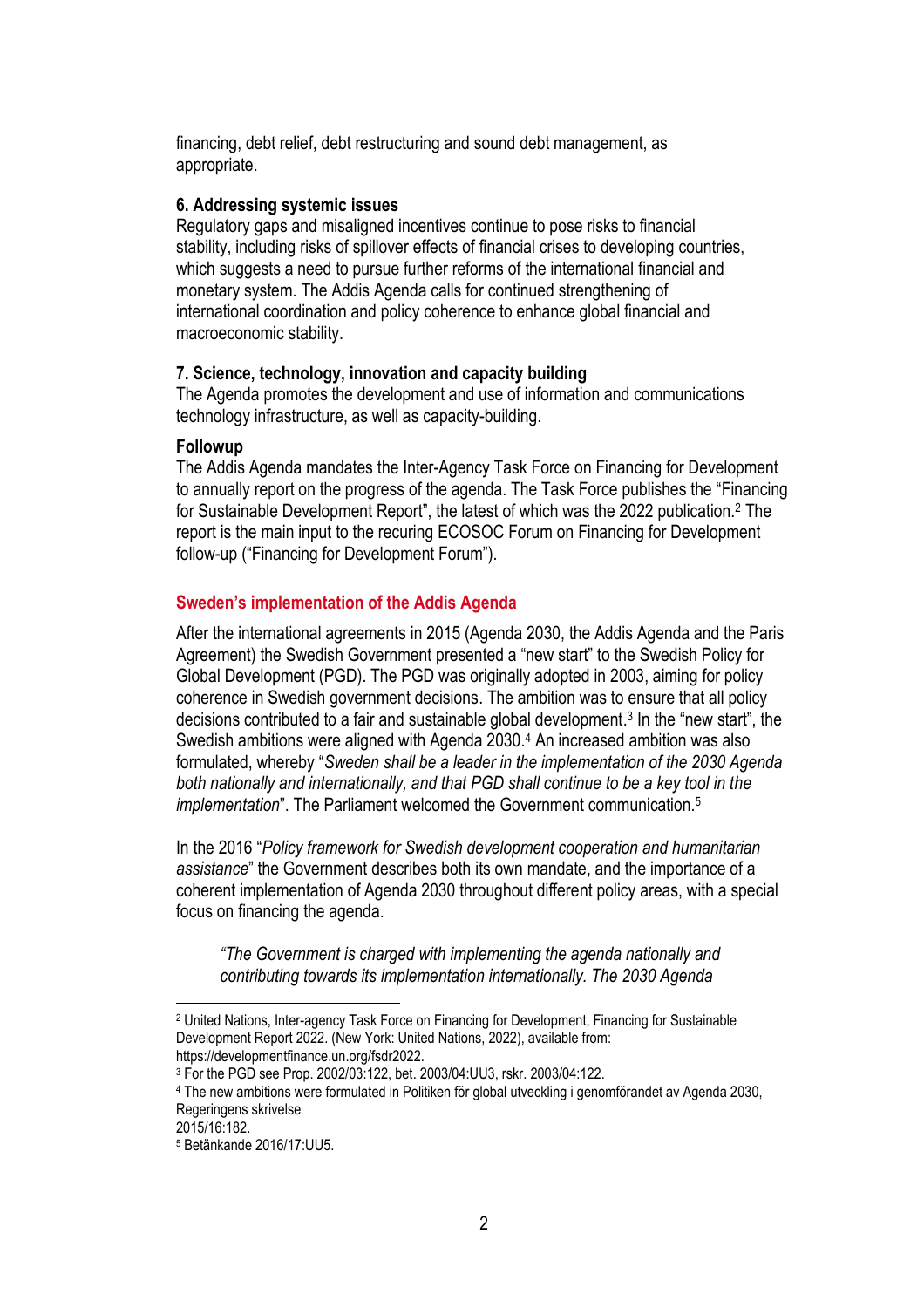*must be applied across all policy areas, which means that resources must be allocated from the policy areas concerned. Development cooperation is one policy area among many and cannot finance the implementation of the entire agenda... It is essential that all policy areas work together to attain the common goals. The commitments entered into at the conferences in 2015 express the breadth of our shared challenges and the solutions required. These commitments must be met at local level, as well as at national, regional and global level."<sup>6</sup>*

### **Implementation of the Addis Agenda in Swedish development cooperation**

The Swedish Government has set the overall direction of Swedish development cooperation in the Policy framework for Swedish development cooperation and humanitarian assistance, referenced above. As noted, the importance of the Addis Agenda is clear. This importance has been continuously reiterated in Government budget bills, results strategies for Swedish development cooperation as well as, for example, in the instructions to Sida.

The Ministry for Foreign Affairs is currently developing a set of position papers with relevance for various sub-areas within the agenda, including domestic resource mobilization, remittances, research funding and climate funding.

### **Report on Sweden's implementation of the Addis Agenda**

The Swedish Government has presented several reports on the Swedish implementation of the Addis Agenda. The first, published in 2017, was the report "*Towards Achieving the 2030 Agenda and the Sustainable Development Goals (SDGs): Report on the implementation of the Addis Ababa Action Agenda on financing for development, Compilation of operational examples*", from the MFA. As highlighted in the title, the report provides examples of initiaitives, rather than a full analysis of the Swedish implementation. A similair report was published in 2018, but with fewer examples.<sup>7</sup>

The Government has also continously reported on the Swedish implementation of Agenda 2030 to the Swedish Parliament. In reports from 2018 and 2020, the Addis Agenda was mentioned but no detailed analysis was presented.<sup>8</sup> The 2021 report included a separate section for the Addis Agenda. The Government concluded that it was working "actively with all policy areas covered by the Addis Agenda", but there was no analysis of progress in implementaiton. Instead there is once again a list of examples of activities.<sup>9</sup>

<sup>8</sup> Policy for global development in the implementation of the 2030 Agenda, Government Communication 2017/18:146 and Sveriges genomförande av Agenda 2030, Regeringens proposition 2019/20:188.

<sup>6</sup> Policy framework for Swedish development cooperation and humanitarian assistance, Government Communication 2016/17:60, p. 5-6.

<sup>7</sup> Utrikesdepartementet, Implementing the Addis Ababa Action Agenda to achieve the 2030 Agenda for Sustainable Development – a selection of innovative examples, 2018.

<sup>9</sup> 2021 Sveriges genomförande av Agenda 2030 för hållbar utveckling, Regeringskansliet, sid. 124. The Government also highlights a number of prioritised areas in the Swedish implementation.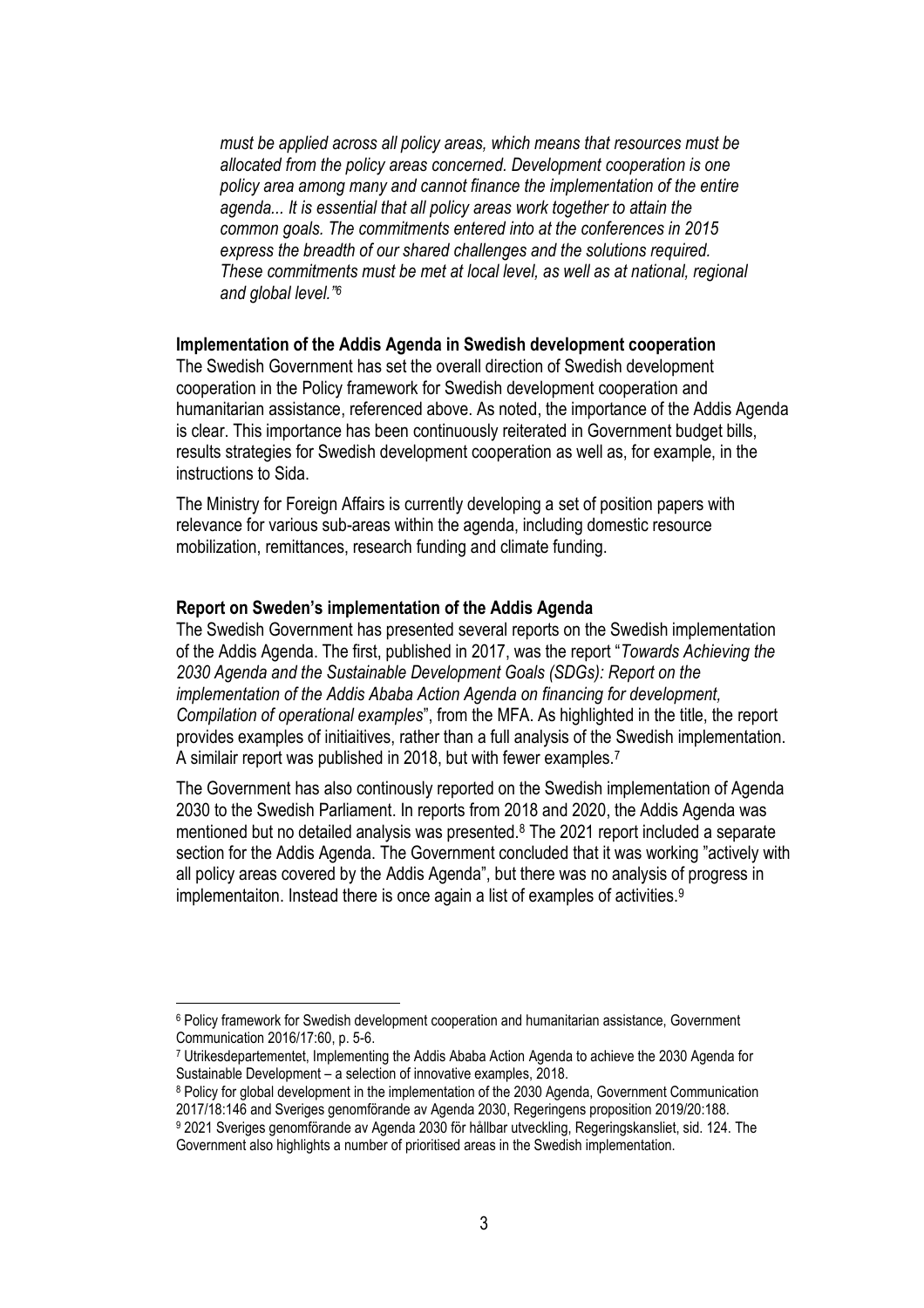# **Purpose and evaluation questions**

The purpose of the evaluation is to investigate if and how the Addis Agenda has been implemented by Sweden. The evaluation focuses on how the Swedish commitment has been transformed into policy in general, and how sector-specific policy has been implemented in Sweden's development cooperation.

The evaluation is intented to provide knowledge of how Sweden has implemented the international commitment, which can contribute to the Government's continued work with the Addis Agenda, as well as other international commitments.

The evaluation should also assess the extent to which Swedish implementation, approximately halfway to the 2030 deadline, can be assumed to sufficiently contribute to the ambitions in the Addis Agenda.

To meet the purpose of the evaluation, two evaluation questions have been formulated.

## **1) To what extent has the Swedish Government implemented the Addis Agenda in relevant policy areas?**

The question focuses on the extent to which the Swedish commitment to the Addis Agenda has been transformed into coherent government policies, in relevant policy areas.

The evaluation shall cover how all the Addis Agenda's seven different areas and accompanying objectives have been reformulated into policy by the Swedish government.

This evaluation question should address two perspectives of the Swedish implementation of the Addis Agenda:

- Firstly, if the Addis Agenda's various areas have been translated into policy within each relevant Swedish policy area, and an assessment of the extent of these policy changes.
- Secondly, the evaluation should assess the extent to which the implementation (the policy output) can be considered coherent between the various policy areas.

There are likely to be competing policy objectives and interests that affect the possibilities for a coherent Swedish policy. It is important that the evaluation sheds light on these, and assesses the extent to which different policy areas have translated the ambitions in the Addis Agenda into policy.

# **2) How has the Addis Agenda been implemented in Swedish development cooperation policy?**

The objective is to proceed from the averarching assessment of policy implementation in question 1 to describe in detail how the Swedish MFA has translated the Addis Agenda into policy within this specific policy area.

In answering the question, the focus should be on understanding how Swedish development cooperation is intended to contribute to the implementation of the Addis Agenda, and how coherence with other policy areas has been ensured. The Government is articulating its policy mainly through strategies, so these will be a key data point for the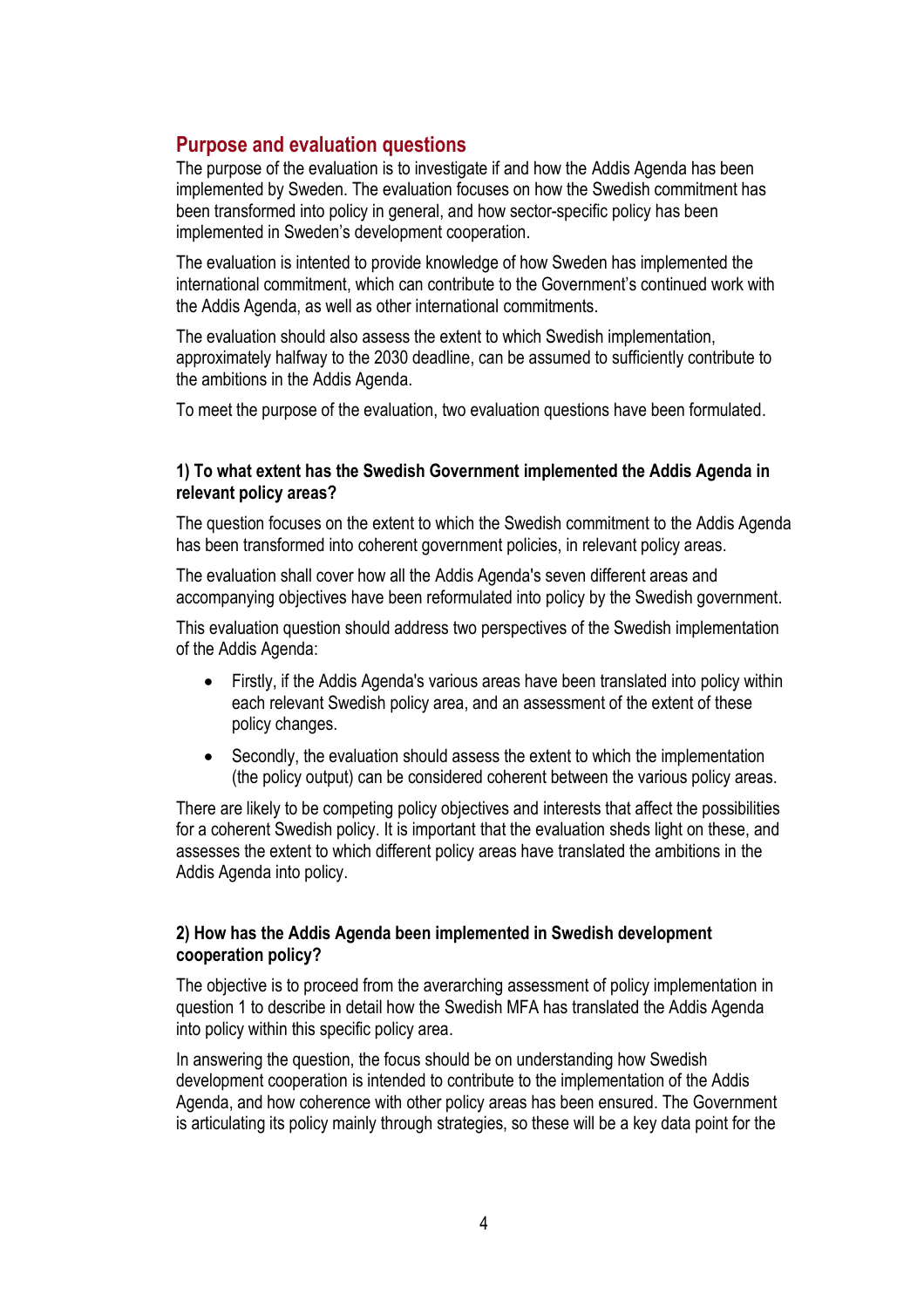evaluation. The evaluation should also assess the extent to which the enacted policy has been followed up and evaluated by the Government.

The answer to the question should include an assessment of the extent to which the Addis Agenda's ambitions have been incorporated into Swedish development cooperation.

## **Evaluation design**

The proposal should include a theoretical and methodological framework. It is up to the authors to further develop the evaluation design, methods, and delimitations but the choices should be clearly justified. 10

EBA proposes that the evaluation is conducted in two steps, according to the components described above. Steps are not necessarily expected to be sequential. The evaluation includes an assessment of the extent to which Swedish implementation, approximately halfway to 2030, is sufficient to attain the ambitions in the Addis Agenda. This could, for example, be done by the evaluators recreating the theory of change on which Swedish policy actions are based and to discuss whether its assumptions are sufficient to contribute to the Addis Agenda's overall objectives.

EBA expects the evaluation to build on already existing knowledge, both practical and academic. It is thus expected that the evaluation includes a proper literature review that covers previous (Swedish and international) studies and evaluations of relevance to this topic. The evaluator(s) should in their proposal clearly demonstrate how they will relate the questions and study to the existing body of knowledge..

To stimulate learning, EBA welcomes proposals that engage key audiences, especially the MFA and other ministries, during the process.

If needed, the evaluator(s) may refine or adjust the formulation of the two questions after the award decision, in dialogue with EBA and the study's reference group.

Potentially important empirical material for the study includes written sources from the Swedish Government, multiple ministries and other Swedish actors. While there is no requirement for the main applicant to be Swedish, the evaluation team must include someone with the ability to analyse documents written in Swedish.

## **Intended users**

The primary target audiences for this evaluation include the Swedish Government and relevant ministries, the MFA in particular. In addition, the evaluation is expected to be of interest for Swedish government agencies and other actors involved in the implementation of the Addis Agenda. As the agenda is an international agreement, there is hopefully also an international audience interested in the results.

<sup>&</sup>lt;sup>10</sup> EBA has a policy of quality assurance that describes how EBA relates to the concept of quality in light of its remit. It also presents EBA's quality criteria, the process for quality assurance, and roles and responsibilities. EBA has published a number of reports and working papers on methods in evaluation, that might be of interest. All available at [www.eba.se.](http://www.eba.se/)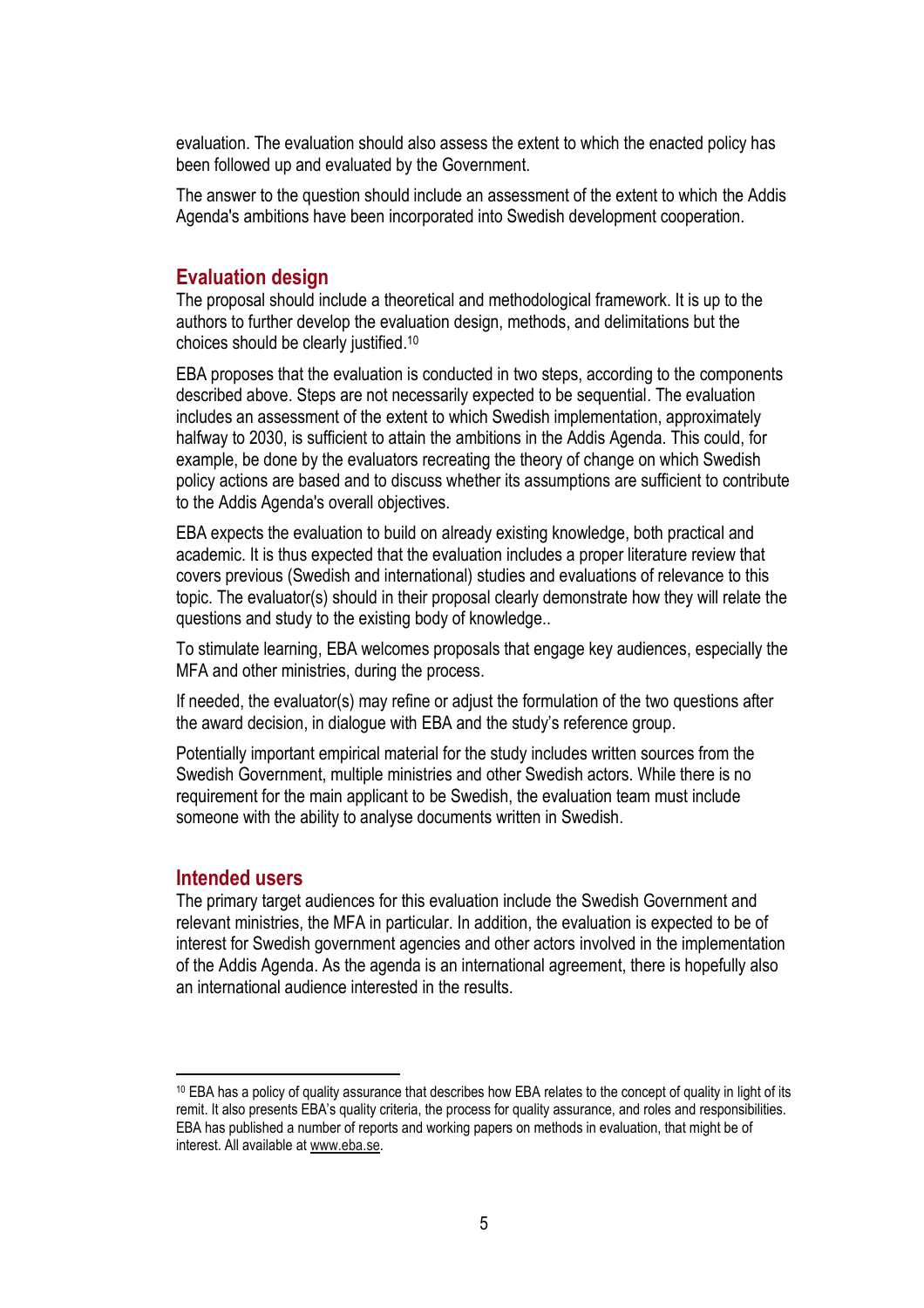The primary target audiences will be invited to participate in the study's reference group in order to ensure the opportunity for process learning and successive feedback on the study process and results.

# **General structure and conditions**

EBA works under what is termed "double independence". This means that EBA defines which questions and areas are to be studied, independently of the MFA. At the same time, analysis, conclusions, and recommendations in each study are the responsibility of the author(s).

For all studies, EBA sets up a reference group consisting of experts in the field of study (members are designated by EBA in dialogue with the authors). The overall purpose of the reference group is to strengthen the quality of the report. The group will be chaired by one of the EBA members. For more information about EBA's work with reference groups, see the guidelines at our website: [www.eba.se](http://www.eba.se/)

The evaluator(s) shall deliver a report (in English) presenting the results from the study to be published in the EBA report series (https://eba.se/en/reports/). The length of the report should not exceed 40 000 words (about 80 A4-pages).

The evaluator(s) shall present preliminary results at a pre-launch meeting/workshop with the MFA and EBA, and present the final report at a public dissemination event, preliminary to be held in Stockholm (details to be specified in consultation with EBA at a later stage).

# **Procurement procedure, budget, and timetable**

The maximum cost for this evaluation is SEK 1 400 000 excl. VAT. The budget shall be denominated in SEK. Since the procurement is under the EU threshold value, applicable law is Chapter 19 of the Swedish Public Procurement Act (2016:1145). The procedure will be a simplified procedure with possible negotiation.

The project proposal must be written in English and shall be no longer than 15 pages. The proposal shall be based on the two evaluation questions. A detailed description of the approach of the evaluation, the method and design are to be presented in the proposal (see the section on Evaluation design above). It is up to those submitting proposals to choose the evaluation design and method. The work is to be carried out with high scientific rigour and the choice of method and design in the proposal must be clearly motivated. It is EBA's hope that a relatively high degree of freedom in drawing up the proposal is seen as attractive and will stimulate innovation and creativity. Included in the proposal should also be:

- a presentation of the members of the evaluation team. Note that at least one person in the evaluation team must speak and read Swedish.
- a detailed schedule and allocation of time and tasks between the members of the group
- a budget (denominated in SEK, including price per hour for each team member).

The following appendices (thus not counting towards the 15 page limit) must be included: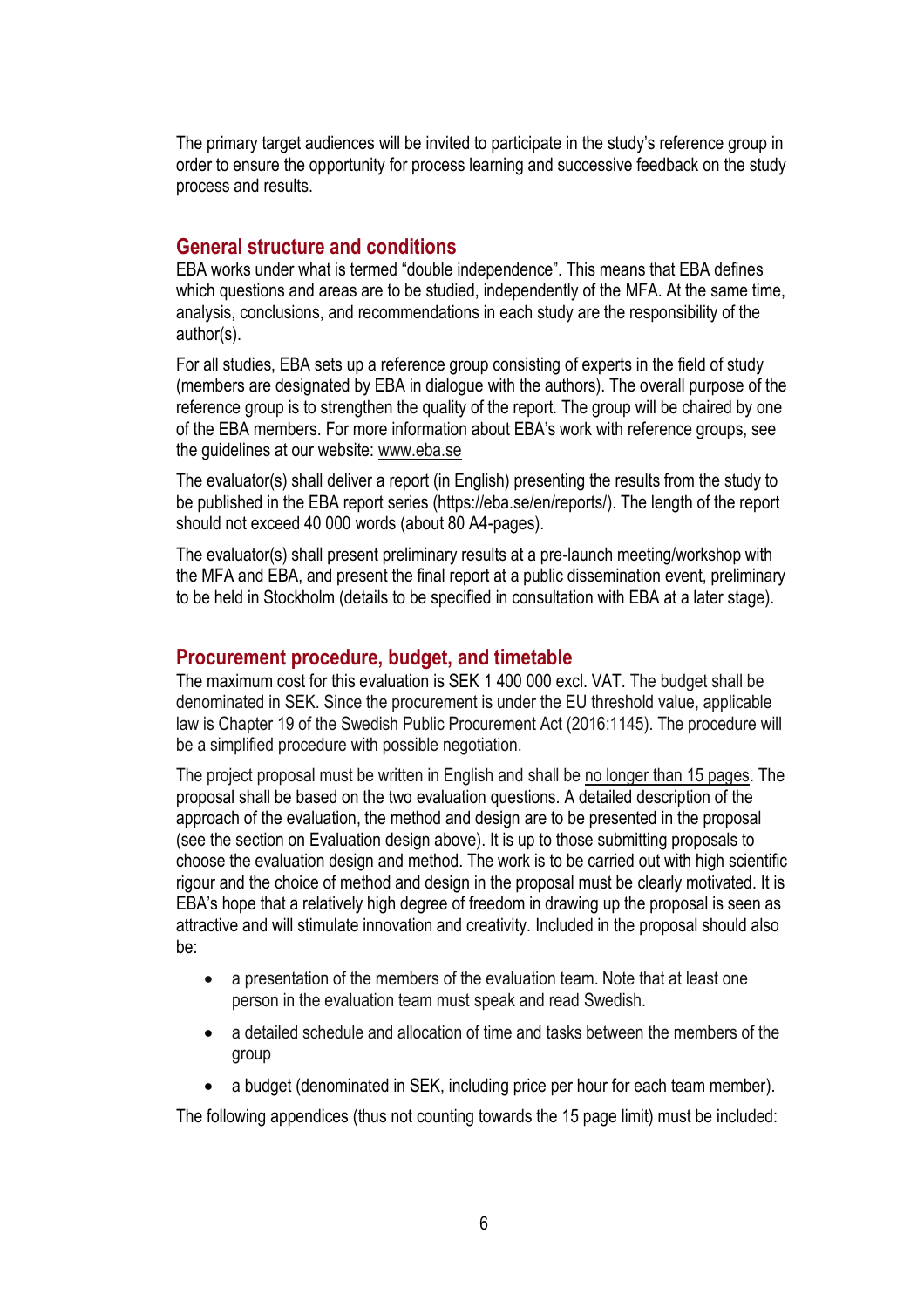- $(i)$   $CV(s)$
- (ii) at most three sample studies/evaluations (reports or articles) carried out by members of the proposed team. At least one shall have been authored by the team leader/principal investigator.
- (iii) A brief account for how, according to the authors, respective study has contributed to new, reliable, knowledge of relevance for this evaluation (at most 300 words, i.e. 100 words per study).

The budget shall enable three to four meetings with the study's reference group (to be appointed by EBA following dialogue with the authors), a workshop in Stockholm, and participation at the launching event. The reference group will meet in Stockholm, but one or two meetings may be conducted by video link.

Tenderers shall give an account of all potential conflicts of interest pertaining to members in the evaluation team, as this may be a ground for excluding tenders.

The proposal shall be registered at the tender portal Kommers Annons eLite www.kommersannons.se/elite, no later than 5 September 2022. Tenderers are advised to monitor the tender portal regularly, as it is not possible to guarantee the receipt of e-mails.

Proposals shall be valid until 31 December 2022.

## **Questions to EBA during the process**

During the procurement process, EBA is not permitted to discuss documentation, tenders, evaluation, or any such questions with tenderers in a way that benefits one or more tenderers. All questions shall be sent to the Questions and Answers function on the procurement portal Kommers Annons eLite, www.kommersannons.se/elite. Questions and answers to questions are published anonymously and simultaneously to everyone registered for the procurement.

Questions related to the procurement may be posed until 25 August 2022.

## **Preliminary timetable**

| Last day to submit tender            | 5 September 2022 |
|--------------------------------------|------------------|
| Decision by EBA                      | October 2022     |
| Contract signed                      | October 2022     |
| Presentation of preliminary findings | May 2023         |
| Final report delivered               | September 2023   |
| Launch event                         | December 2023    |

## **Proposal assessment**

An assessment group comprising members of EBA will assess proposals received based on the relationship between price and quality. The following criteria will be used when assessing proposals received:

- Quality of proposal, in terms of design, methods, and plan for implementation (weight: 50 per cent).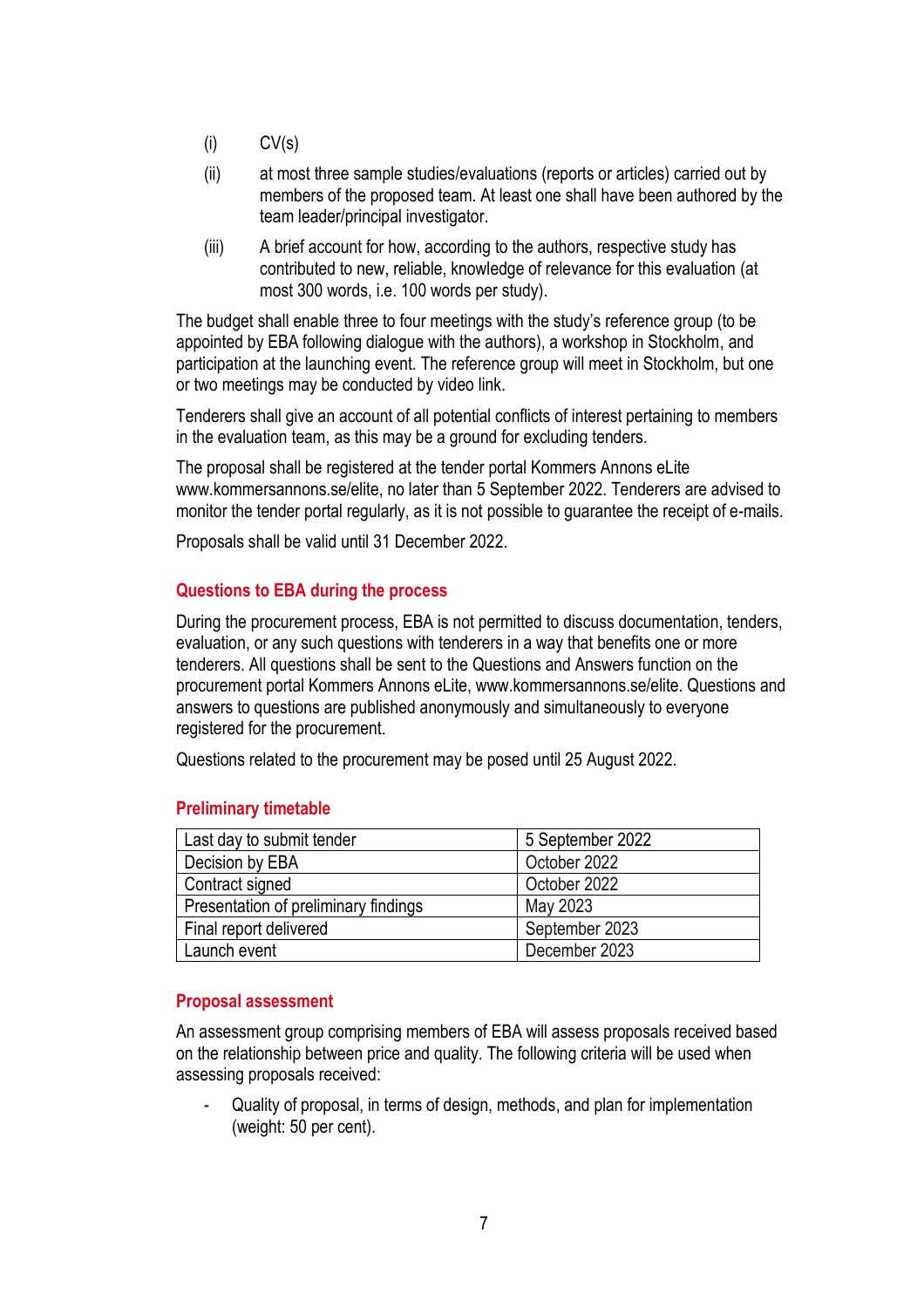- Experiences and qualifications of team members in the areas of interest (weight: 40 per cent).
- Cost (weight: 10 per cent).

See the table at the end of this document for the factors that will be considered under each of these three criteria..

## **Confidentiality**

After the communication of EBA's selection, all submitted proposals will become official documents, meaning that the Swedish principle of public access to official records applies. Sentences, sections, or paragraphs in a document may be masked in the public version if "good reasons" (thorough motivations in terms of causing economic damage to the company) can be provided and deemed valid. The tenderers are fully responsible for making their claims of confidentiality.

# **About the Expert Group for Aid Studies (EBA)**

The Expert Group for Aid Studies (EBA) is a government committee mandated to evaluate and analyse the direction, governance, and implementation of Sweden's official development assistance. The aim is to contribute to an efficient implementation of welldesigned aid. EBA focuses primarily on overarching issues within Swedish development assistance, not on individual projects. EBA consists of an expert group of ten members, an expert from the MFA, and a secretariat placed in Stockholm.

In 2022 the Expert Group consists of: Helena Lindholm (chair), Johan Schaar (vice chair), Kim Forss, Torgny Holmgren, Sara Johansson De Silva, Staffan I. Lindberg, Magnus Lindell, Joakim Molander, Julia Schalk, Janet Vähämäki and Anders Trojenborg (co-opted expert from the Swedish MFA).